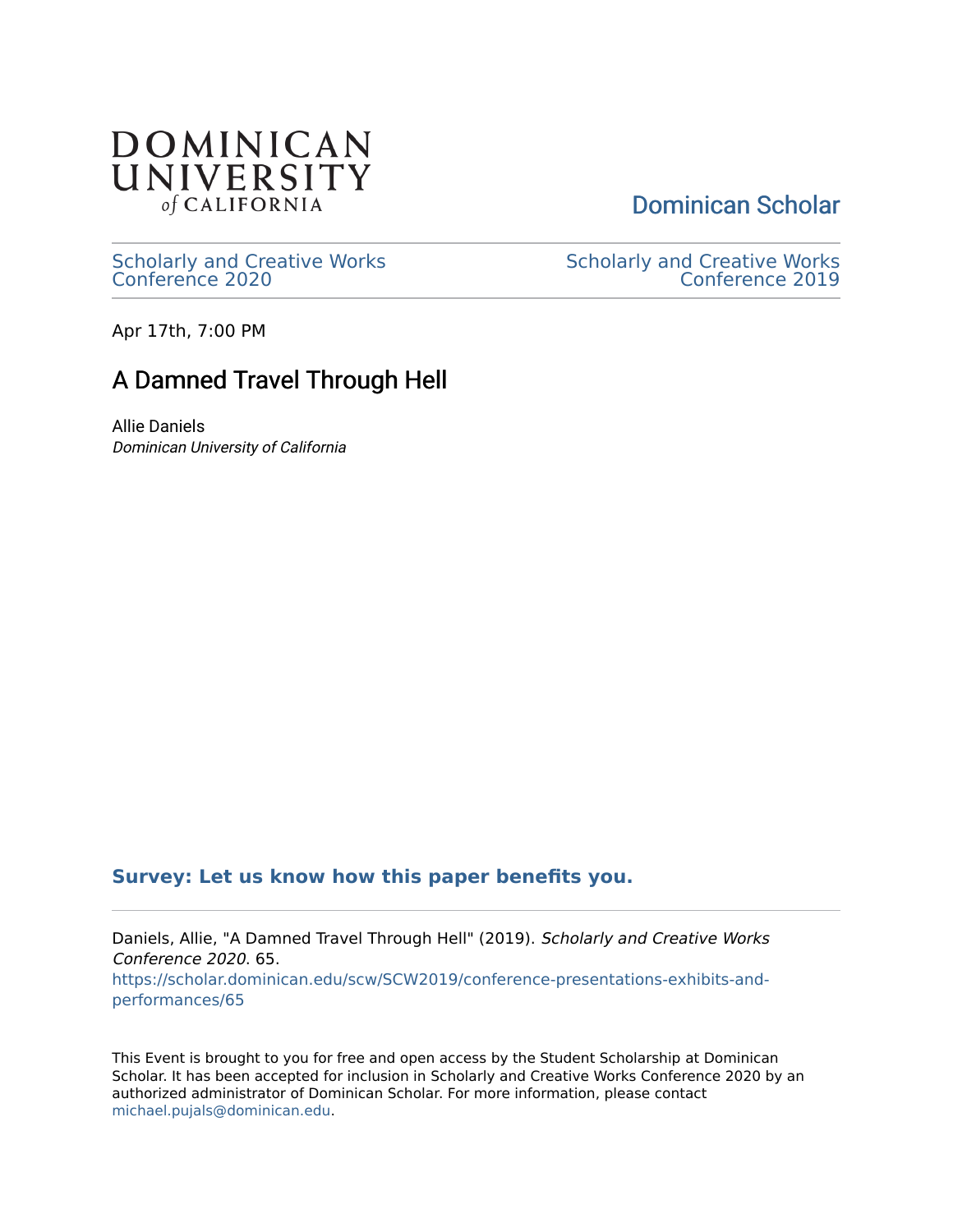# Residue of Evil

Allie Daniels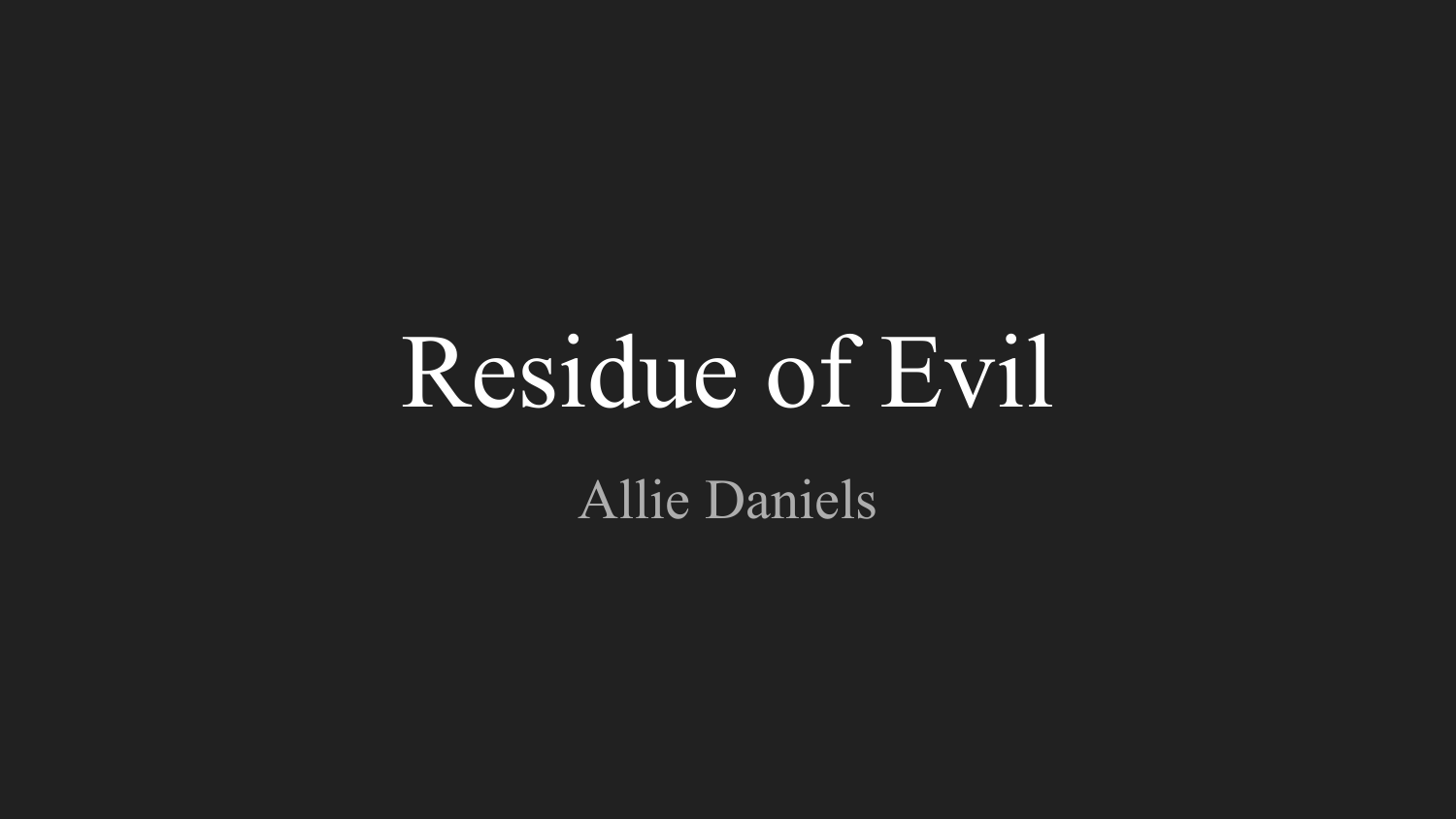#### Table of Contents

- The Idea ("Tomino's Hell")
- Why "Tomino's Hell?"
- Chapters
- About the *Residue of Evil*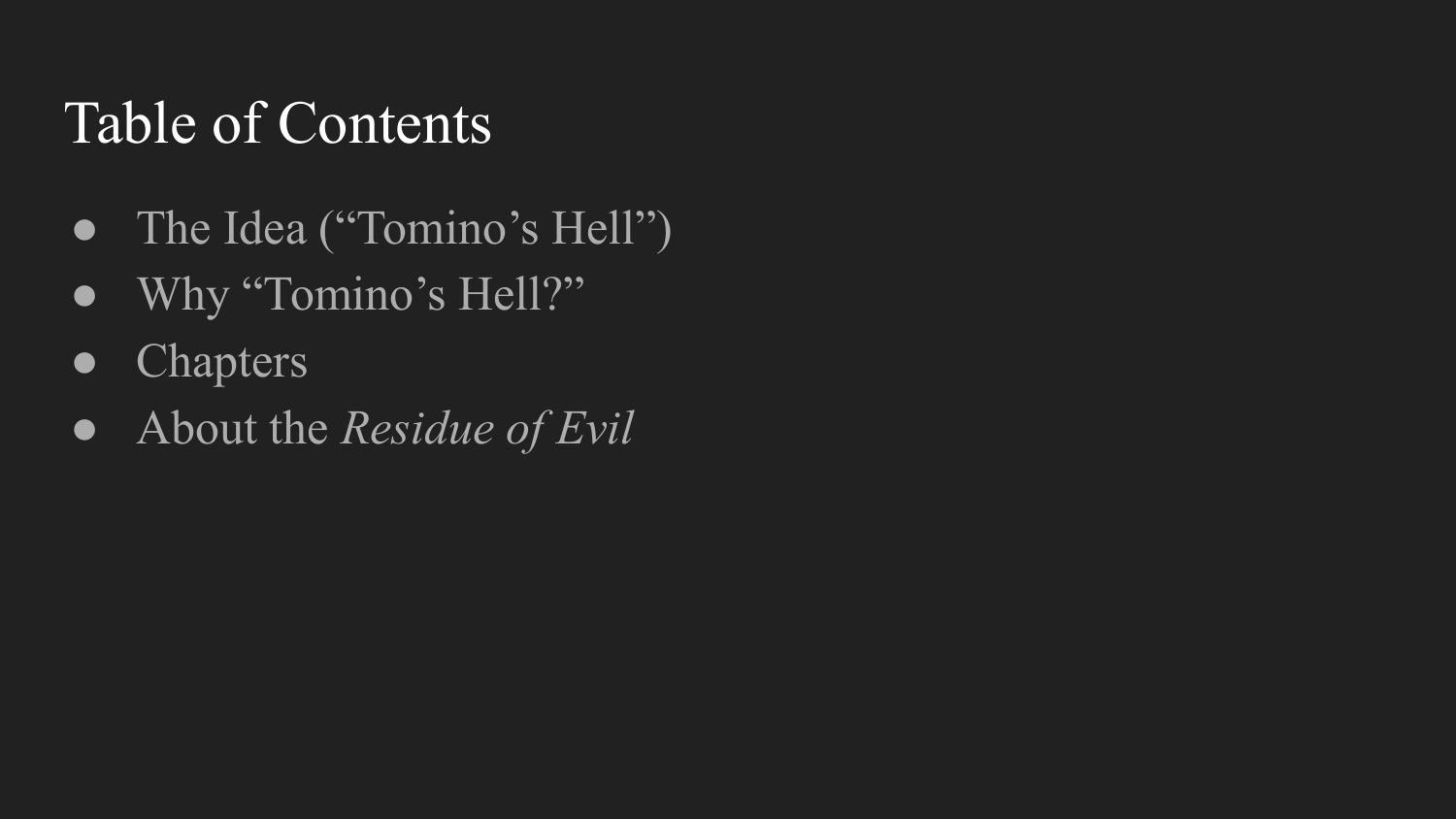## The Idea

- "Tomino's Hell"
- 1900's
- "Heart Like A Rolling Stone" ○ Saizo Yaso, 1919
- Japanese

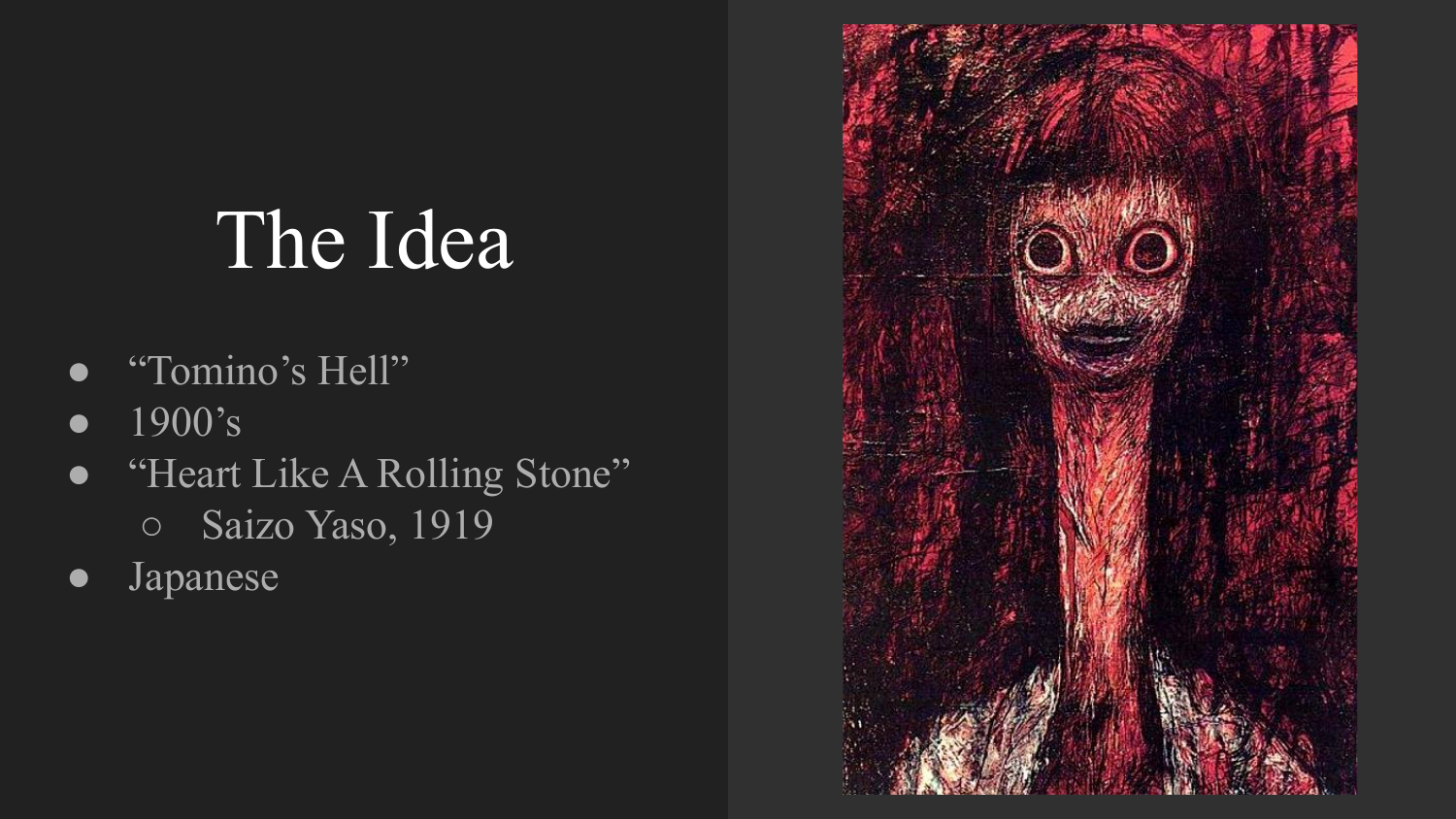#### Why "Tomino's Hell?"

- Is said to be cursed when read aloud.
- Superstitious belief that has been around for years.
- Youtube/ 3 AM challenges
	- bloody mary, the midnight man, charlie charlie, three kings, do not talk to siri at 3 am
	- "witching hour"
- Experimental and creative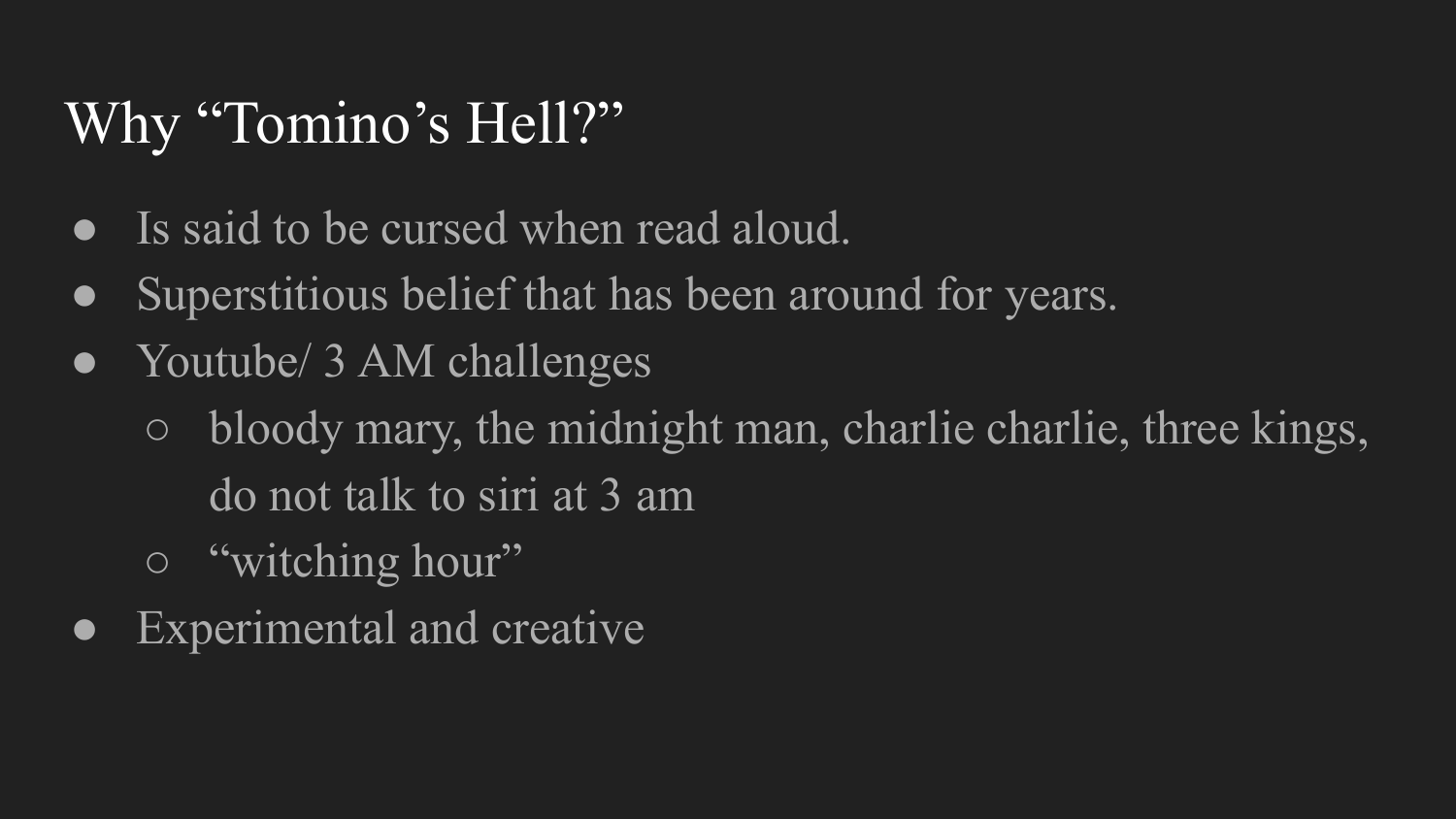## *Residue of Evil* **Sections**

- Salem Witch Trials ○ origin
- US Civil War
- World War 2
- $9/11$
- Present Day ○ FBI







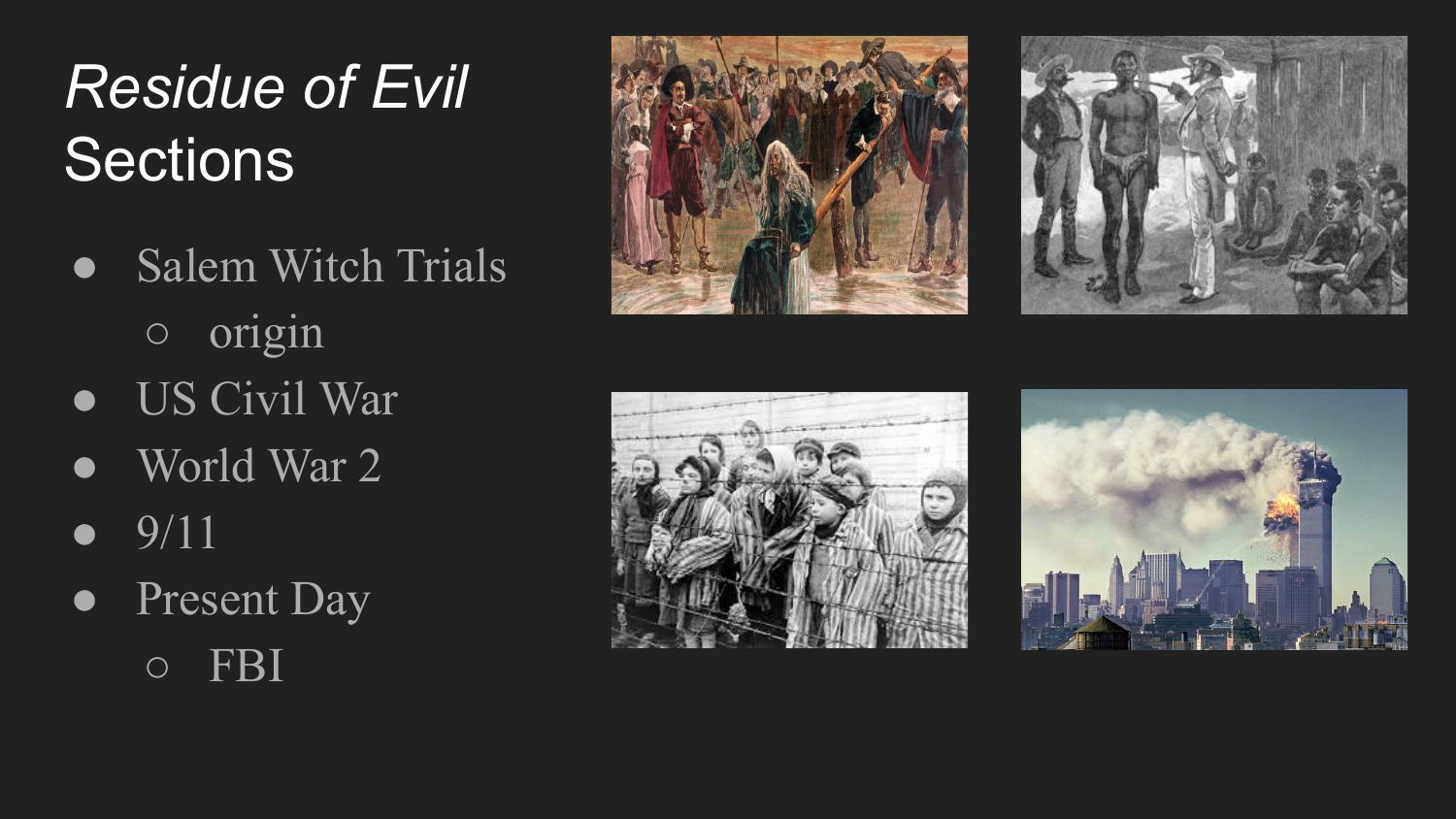### About the *Residue of Evil*

- Cursed poem travels through different times of American Trauma.
- Damaging effects poem has on certain groups of people.
- Advanced technology
- Poem *cannot* be destroyed.
	- Created own poem
- Characters remain nameless.
- How the poem travels remains unknown.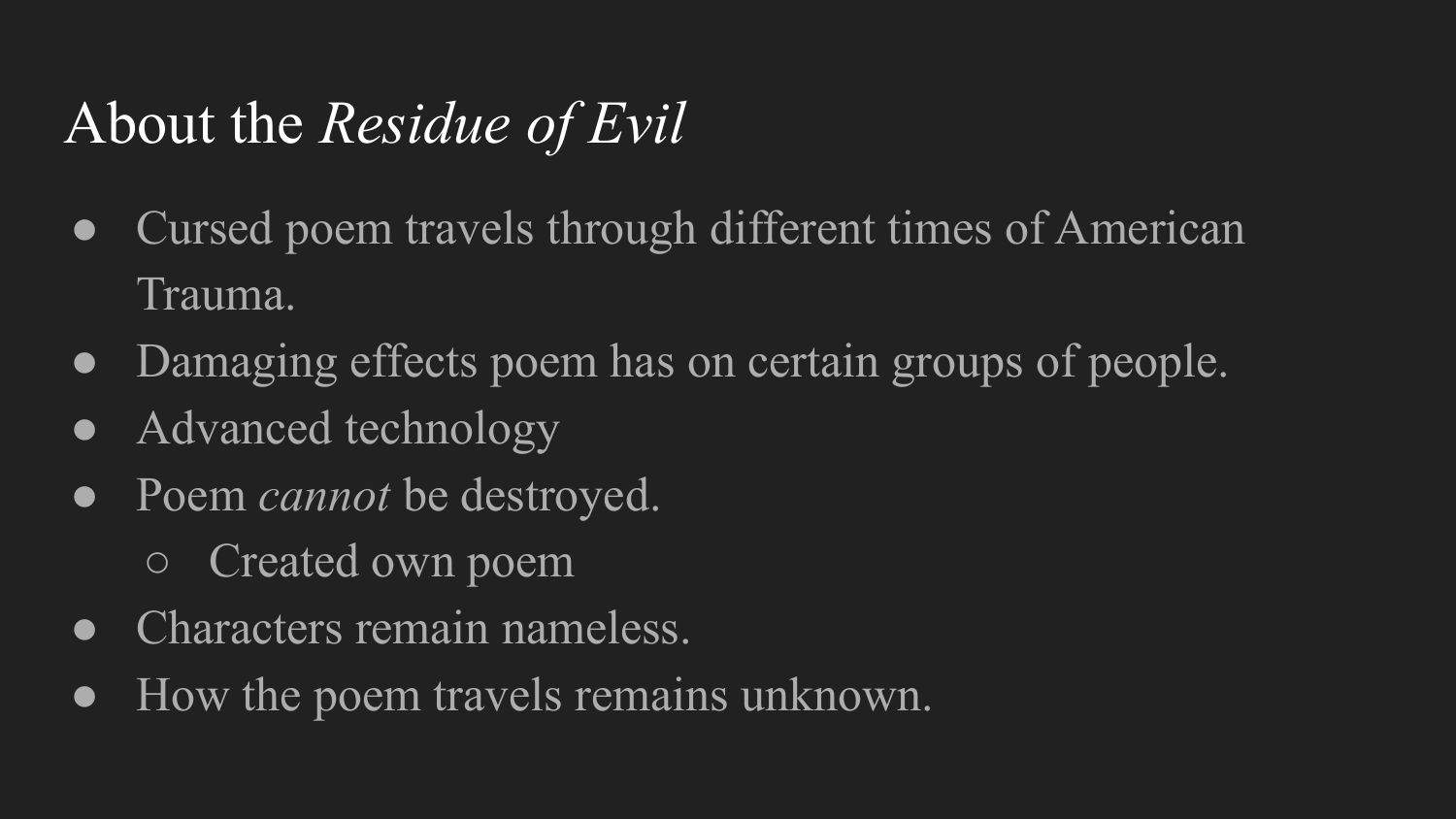## My Influences

- Stephen King's *IT*
- Shakespeare
	- Macbeth, King Lear, Titus Andronicus
- *● Dracula*
- JK Rowling
- Rick Riordan
- R.L Stine